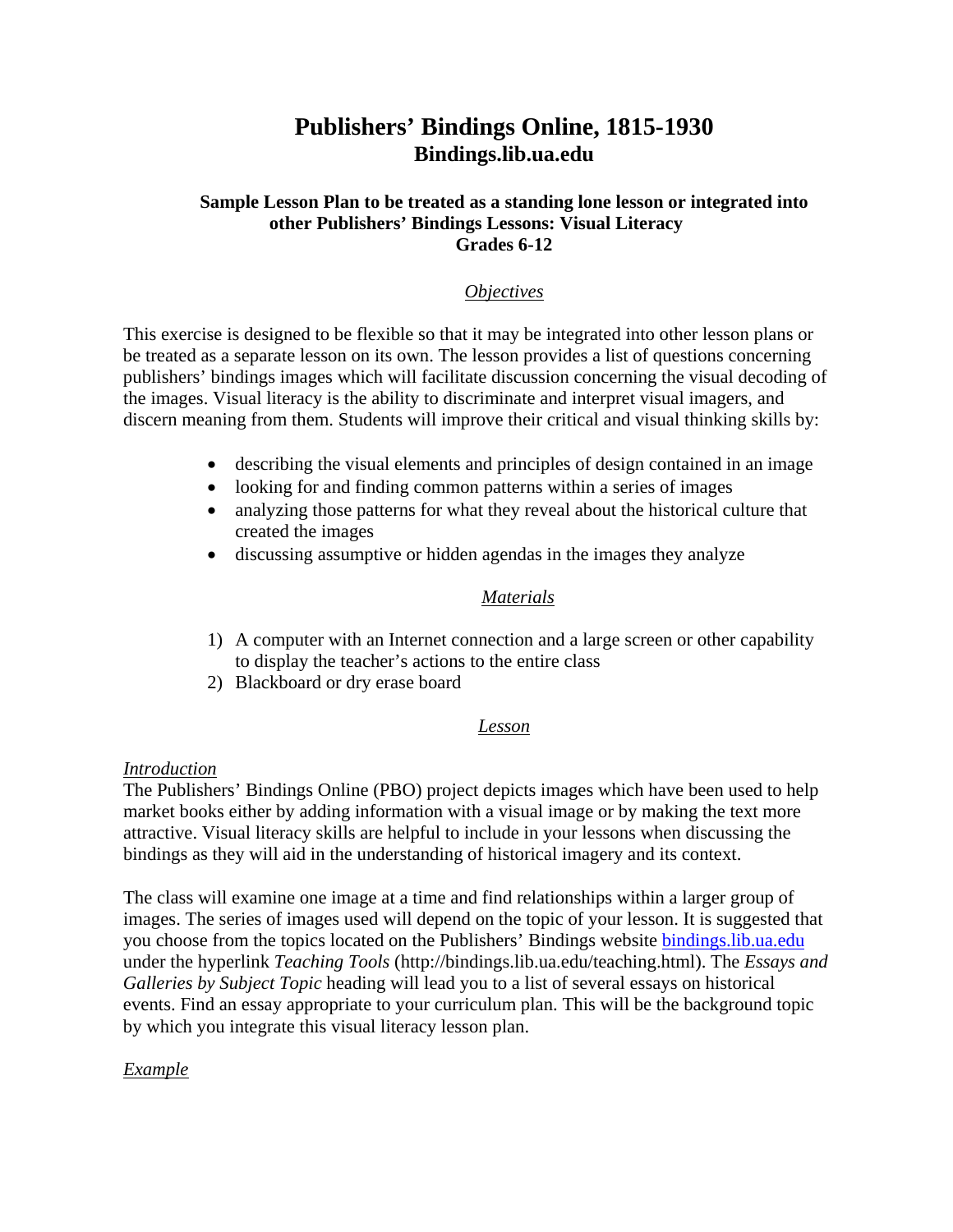Let's say you are doing a unit on the American West and would like to use the Publishers' Bindings Project as part of this unit. You will locate the American West essay and gallery at [www.bindings.lib.ua.edu/gallery/west.](http://www.bindings.lib.ua.edu/gallery/west) You may want to use one of our sample lessons plans on this topic, or you may simply want to use the essay and images themselves.

#### *Discussion*

Have a student read aloud, or you yourself may want to read the essay aloud to the rest of the class. Get the student's feedback on the essay to ensure that they comprehend the topic of discussion. Write down important points of interest on the blackboard or dry erase board. Students will later draw correlations between these remarks and the publishers' bindings images. Try to get your students thinking about how images would be used by governing powers during this time period discussed. Review with your students the visual literacy cues listed in the PBO visual literacy essay.

It is advised that students go through the following exercise as a class or in groups as these sorts of questions work best in a brainstorming open discussion forum. Below is a list of questions designed to aid in the discussion: **see hand out** 

- 1. Label the elements and principles of design found in each image. (you may do each image in gallery or choose a few)
- 2. How do they contribute to the book's meaning or content?
- 3. Historical significance:
	- Does the image reflect the time in history when it was created?
	- Does the image the message is conveying take on a different meaning in our present society and culture?

\* Remember to draw correlations from the ideas you wrote on the board with the images you are discussing

- 4. Whose views are not represented?
- 5. Why might the artists(s) have chosen this subject and not others?
- 6. What sort of people are in it?
	- Can you tell their age, race, gender, and social class? How?

The Publishers' Bindings Online project is an excellent forum for historical, cultural and visual learning. Visual learning can be integrated into any aspect of research and study in examining the Bindings. For additional resources see links listed under visual literacy essay.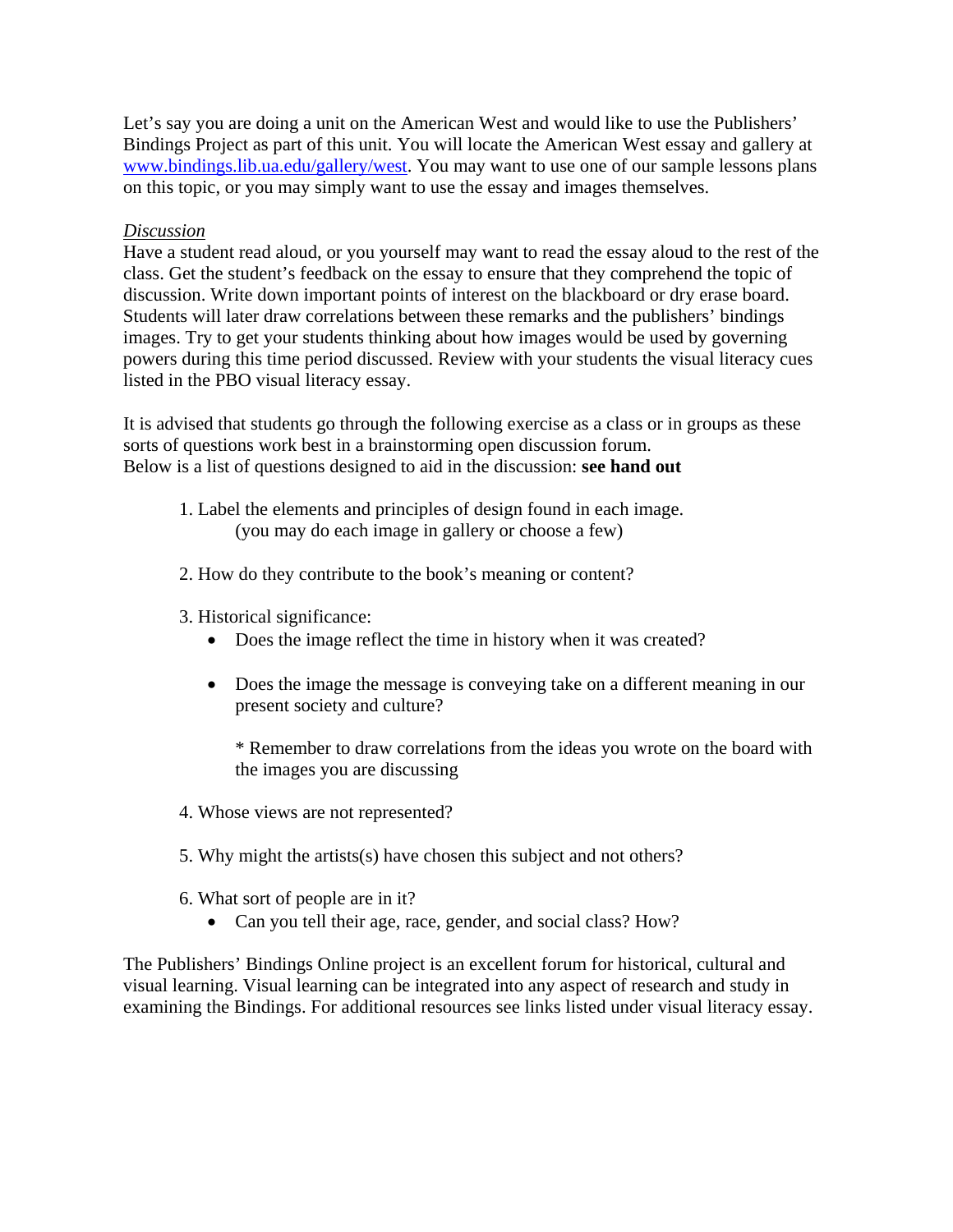## Publishers' Bindings Online Visual Literacy Handout

## **Visual Elements:**

- **[Dot:](http://www.pomona.edu/Academics/courserelated/classprojects/Visual-lit/dot/dot.html)** a pointer, marker of space Pbw02012.bib
- [Line:](http://www.pomona.edu/Academics/courserelated/classprojects/Visual-lit/line/line.HTML) creates form, can either stand alone or create an edge where two lines meet Pba00708.bib
- **[Shape](http://www.pomona.edu/Academics/courserelated/classprojects/Visual-lit/shape/shape.html):** the basic outlines which create a form such as the circle, triangle, and square Pbw00508.bib
- **[Direction](http://www.pomona.edu/Academics/courserelated/classprojects/Visual-lit/direction/direction.html):** all lines have a direction; horizontal (calm), vertical (balance), or oblique (movement or action). Pba01529.bib
- **[Value](http://www.pomona.edu/Academics/courserelated/classprojects/Visual-lit/value/value.html) or Hue:** the presence or absence of light, the lightness or darkness of a color, also known as tone Pbw01682.bib
- **[Saturation:](http://www.pomona.edu/Academics/courserelated/classprojects/Visual-lit/saturation/saturation.html)** the intensity of a specific hue based on a range of gradation scale: from the most vivid hue of a color to the mutest hue of a color Pba02496.bib
- **[Texture:](http://www.pomona.edu/Academics/courserelated/classprojects/Visual-lit/texture/texture.html)** visual or physical surface characteristic of a shape such as rough, smooth, soft, hard, glossy etc. Pba01250.bib
- **Size:** the relationship of the area occupied by one shape to that of another Pba01598.bib

## **Principals of Design**

- **Rhythm:** the regular repetition of elements of art of produce the look and feel of movement. An artist creates movement in illustration by repeating colors, shapes, lines, or textures. pba01410.bib
- **Movement:** guides a viewer's eye through the work, usually to a focal point. Depicts a change in the position of a body relative to a reference point pbw1164.bib